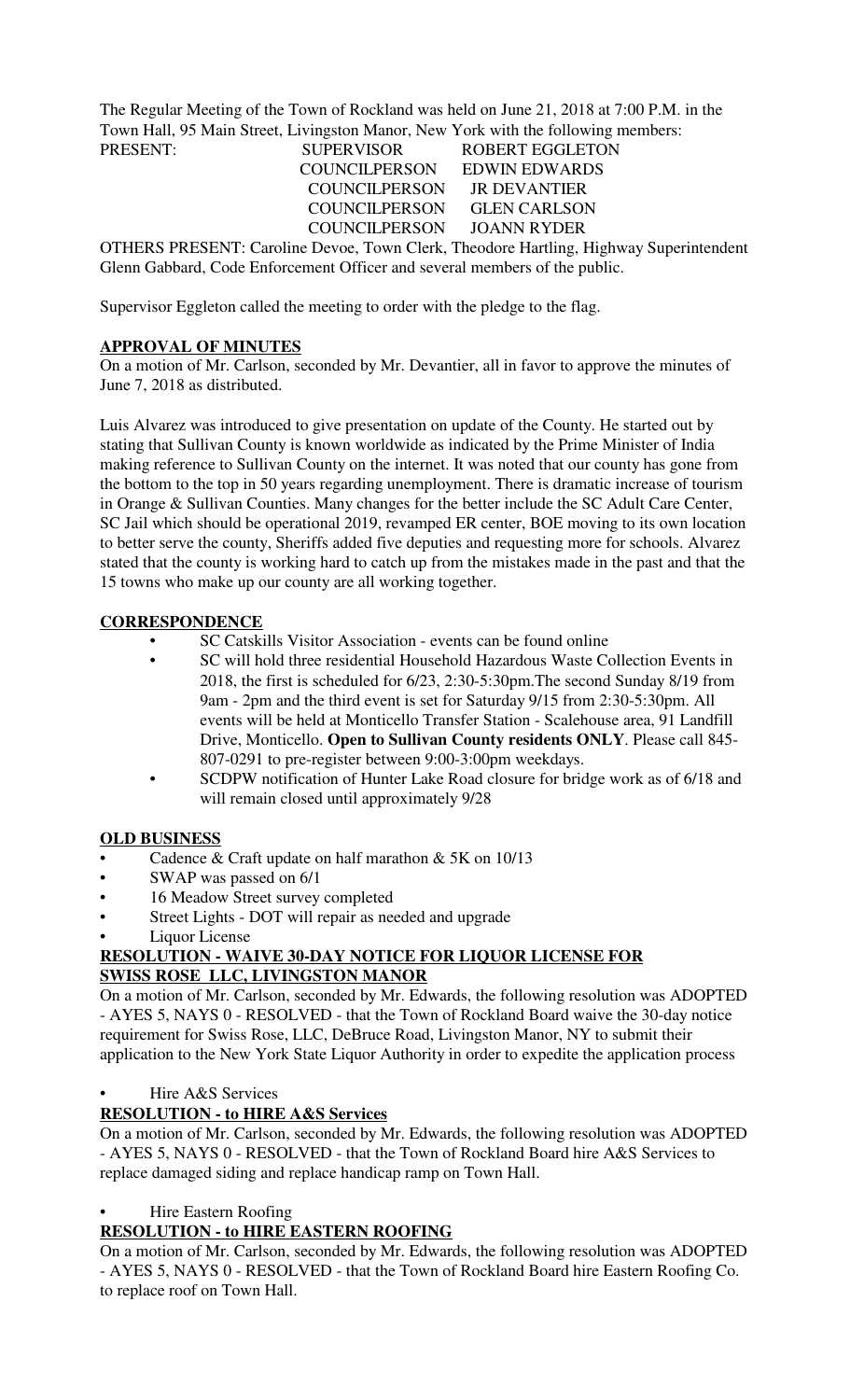### *REGULAR MEETING OF TOWN OF ROCKLAND June 21, 2018 cont' Pg.2* **NEW BUSINESS**

## **RESOLUTION - to MODIFY MORATORIUM ON CAMPING LAW**

On a motion of Mr. Devantier, seconded by Mr. Edwards, the following resolution was ADOPTED - AYES 5, NAYS 0 - RESOLVED - that the Town of Rockland Board modify the camping moratorium and set a public hearing for July  $5<sup>th</sup>$ , 2018 at 7pm.

# **RESOLUTION - to APPOINT ZONING REVIEW COMMITTEE**

On a motion of Ms. Ryder, seconded by Mr. Edwards, the following resolution was ADOPTED - AYES 5, NAYS 0 - RESOLVED - that the Town of Rockland Board will establish a Zoning Review Committee consisting of previous review members: Planning Board Chairman Ellison, James Severing, Glen Carlson, Code Enf. Glenn Gabbard, Supv. Eggleton & Peter Manning.

## **RESOLUTION - to HIRE PETER MANNING for Land Use Revision**

On a motion of Mr. Devantier, seconded by Mr. Carlson, the following resolution was ADOPTED - AYES 5, NAYS 0 - RESOLVED - that the Town of Rockland will hire Peter Manning for work on Land Use Revision, the first meeting will be held on July 18<sup>th</sup> at 7pm.

### **RESOLUTION - to accept the STANDARD WORK DAY and REPORTING Resolution FOR ELECTED AND APPOINTED OFFICIALS**

On a motion of Mr. Carlson, seconded by Mr. Devantier, the following resolution was ADOPTED - AYES 5, NAYS 0 - RESOLVED - that the Town of Rockland Board establishes the Standard Work Day for Elected and Appointed Officials and will report to the NYS Local Retirement System their record of activities.

# **RESOLUTION - BUDGET MODIFICATION**

On a motion of Ms. Ryder, seconded by Mr. Edwards, the following resolution was ADOPTED - AYES 5, NAYS 0 - RESOLVED - that the Town of Rockland Board accepts Budget Modifications for Highway Fund:

| Revenues: 3960 | \$28,450.61 | Appropriations: 5110.4 | \$28,450.61 |
|----------------|-------------|------------------------|-------------|
| General Fund:  |             |                        |             |
| Revenues: 2771 | \$920.75    | Appropriations: 8010.4 | \$920.75    |

- Advertise for part time crossing guard
- 2018 Tax Collectors Report
- Supervisors Statement, motion by Mr. Carlson, seconded by Mr. Edwards to accept.
- Workers Comp proposal to take from County and put on town, (Risk Management Co.)
- Water/Sewer Log
- LM Sewer update on stream testing

### **DEPARTMENT HEADS**

**Ted Hartling** Highway Superintendent - Need to do research into a new Salt Shed before winter, paving done on Grooville Rd., small section of Beaver Lake Rd., then Amber Lake Rd. **Glenn Gabbard** Code Enforcement - Stop work order at Camp on Knickerbocker, there were conflicts and the matter will be taken to court.

# **APPROVAL OF BILLS**

On a motion of Mr. Carlson, seconded by Mr. Devantier, with Mr. Devantier abstaining from RS voucher #96 (Roscoe Lumber) the following resolution was ADOPTED - VOTE - AYES 5, NAYS 0 - RESOLVED to approve the bills on abstract #12 of 2018 in the following amounts:

| General                     | 243-261   | \$12,481.37 |
|-----------------------------|-----------|-------------|
| Highway                     | 195-212   | 27,823.08   |
| Liv.Manor Sewer             | 85-89     | 2,348.79    |
| Liv.Manor Water             | 84-91     | 2,296.57    |
| R R Water                   | 79-84     | 2,408.34    |
| Roscoe Sewer                | 89-96     | 2,216.54    |
| RR Light                    | $23 - 24$ | 392.37      |
| Hazel Light                 | 13        | 13.03       |
| LM Light                    | 11-12     | 568.48      |
| <b>Orchard St. Cemetery</b> |           | 1,280.00    |